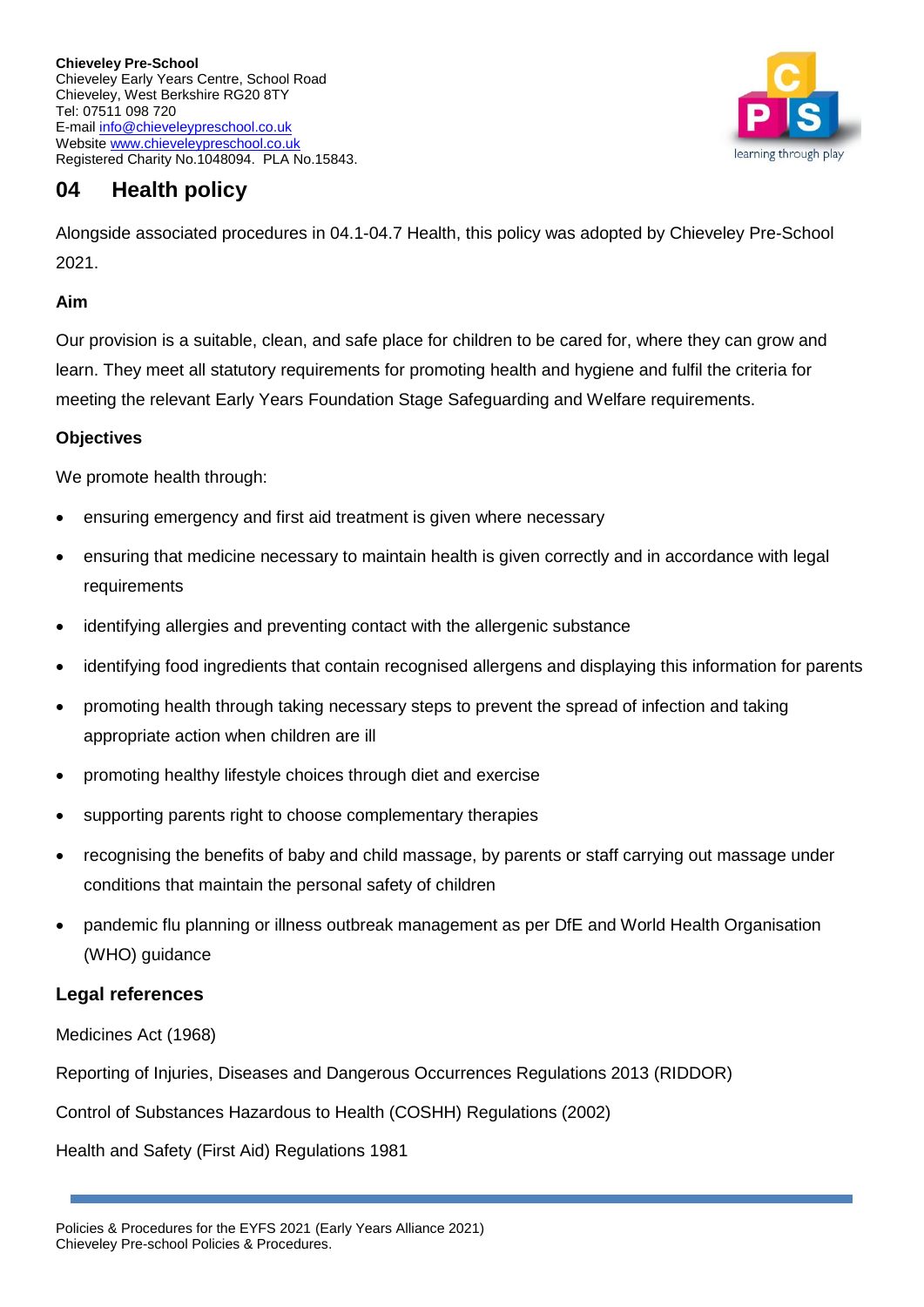**Chieveley Pre-School** Chieveley Early Years Centre, School Road Chieveley, West Berkshire RG20 8TY Tel: 07511 098 720 E-mail info@chieveleypreschool.co.uk Website [www.chieveleypreschool.co.uk](http://www.chieveleypreschool.co.uk/) Registered Charity No.1048094. PLA No.15843. Food Information Regulations 2014

## **Further guidance**

Accident Record (Early Years Alliance 2019)

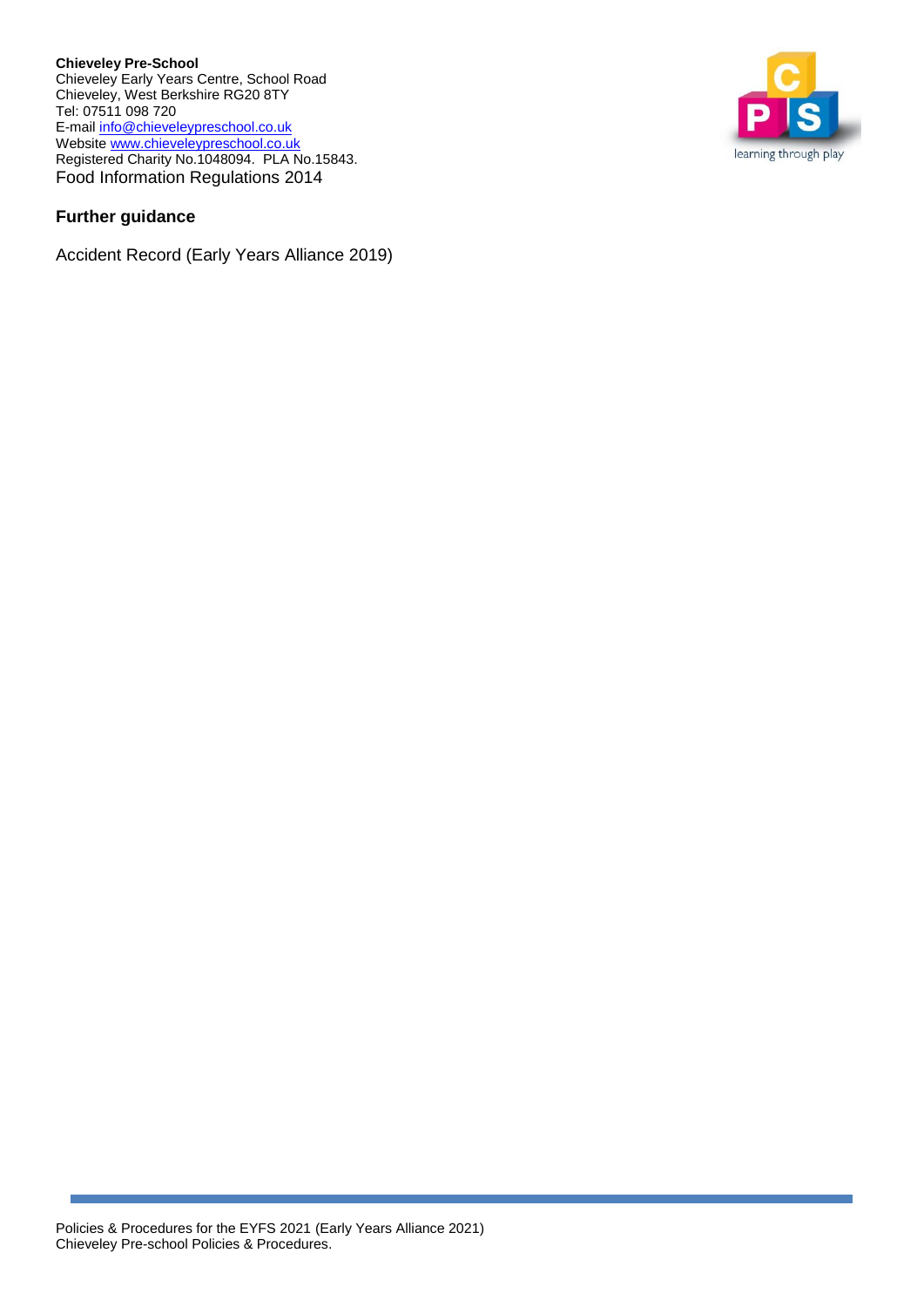

#### **This policy was reviewed by the management and committee of Chieveley Pre-School and adopted during 2021-2022**

Signed on behalf of Chieveley Pre-School by the chair.

**Name (Sign):**  $\qquad \qquad \qquad$  24.11.21.

**Name (Print):** Jenny Hopps **Date:** 24.11.21.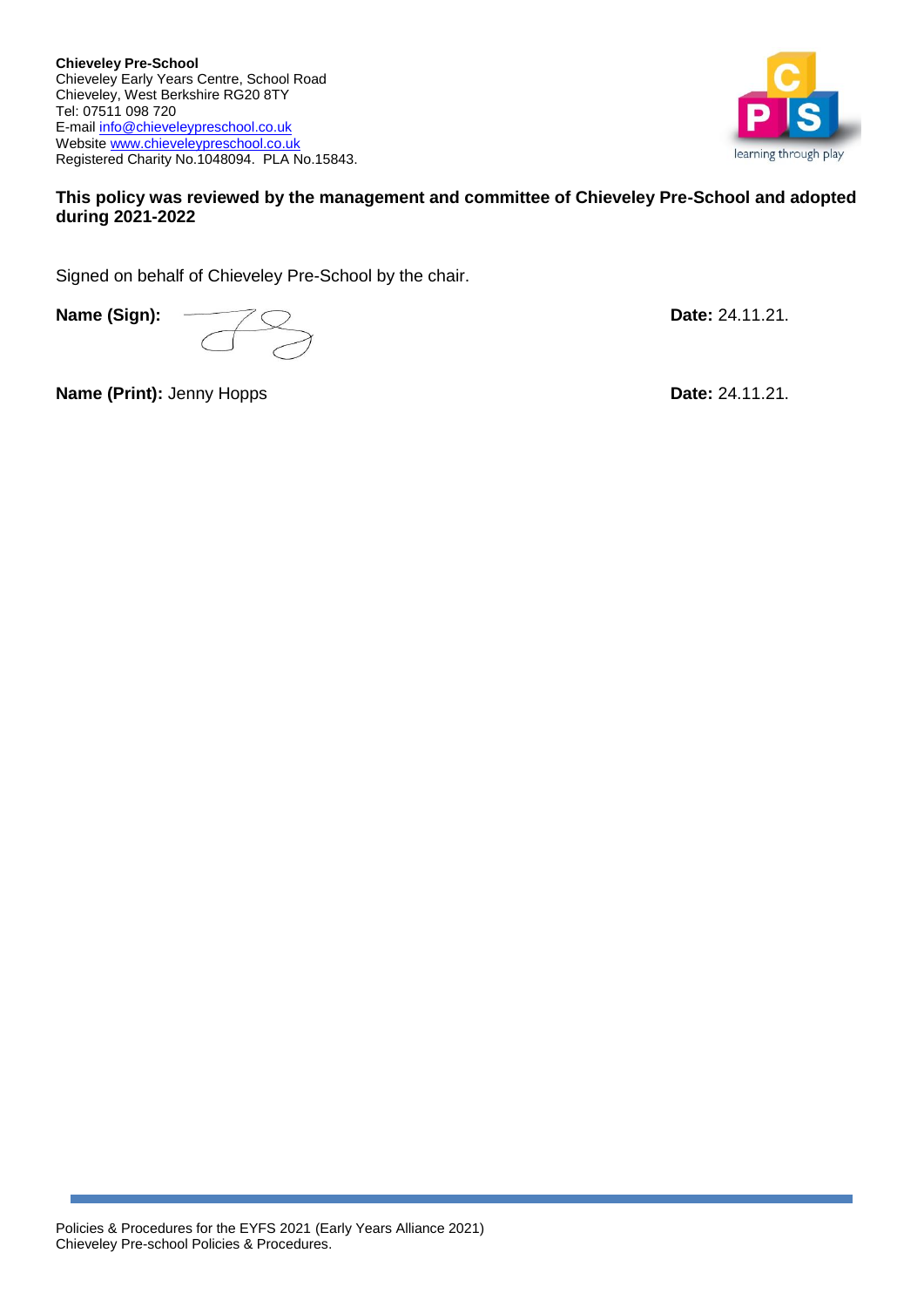**Chieveley Pre-School** Chieveley Early Years Centre, School Road Chieveley, West Berkshire RG20 8TY Tel: 07511 098 720 E-mail info@chieveleypreschool.co.uk Website [www.chieveleypreschool.co.uk](http://www.chieveleypreschool.co.uk/) Registered Charity No.1048094. PLA No.15843. **Content**



04.01 Accidents and emergency treatment

04.02 Administration of medicine

04.03 Life-saving medication and invasive treatments

04.04 Allergies and food intolerance

04.05 Poorly children

04.06 Oral health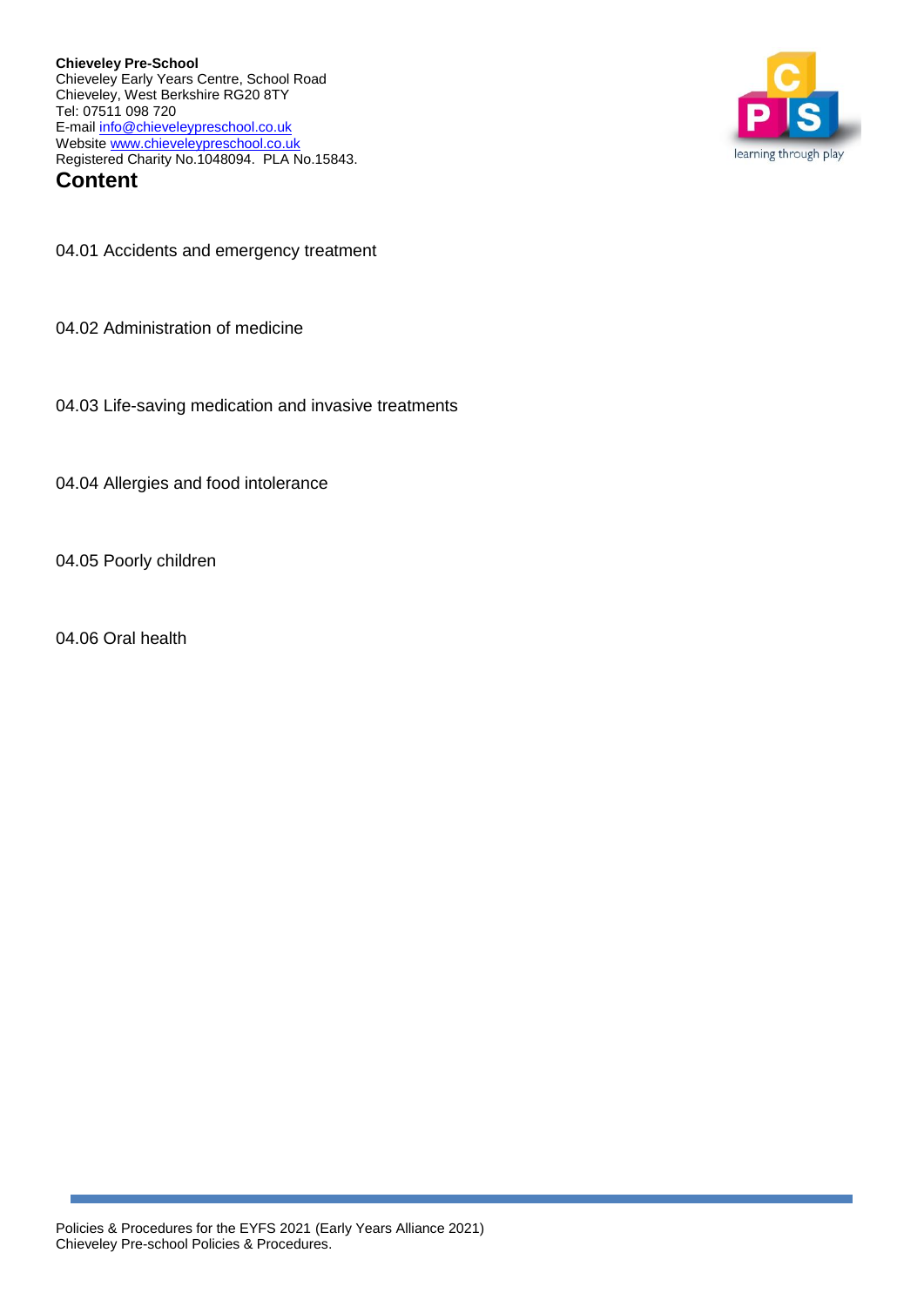

## **Person responsible for checking and stocking first aid box: Chieveley Pre-School Manager**

The setting provides care for children and promotes health by ensuring emergency and first aid treatment is given as required. There are also procedures for managing food allergies in section 03 Food safety and nutrition.

- Parents consent to emergency medical treatment consent on registration.
- At least one person who has a current paediatric first aid (PFS) certificate is on the premises and available at all times when children are present [or All staff are paediatric first aiders], who regularly update their training; First Aid certificates are renewed at least every three years.
- All members of staff know the location of First Aid boxes, the contents of which are in line with St John's Ambulance recommendations as follows:
	- 20 individually wrapped sterile plasters (assorted sizes)
	- 2 sterile eye pads
	- 4 individually wrapped triangular bandages (preferably sterile)
	- 6 safety pins
	- 2 large, individually wrapped, sterile, un-medicated wound dressings
	- 6 medium, individually wrapped, sterile, un-medicated wound dressings
	- a pair of disposable gloves
	- adhesive tape
	- a plastic face shield (optional)
- No other item is stored in a First Aid box.
- Vinyl single use gloves are also kept near to (not in) the box, as well as a thermometer.
- There is a named person in the setting who is responsible for checking and replenishing the First Aid Box contents.
- A supply of ice is kept in the kitchen fridges.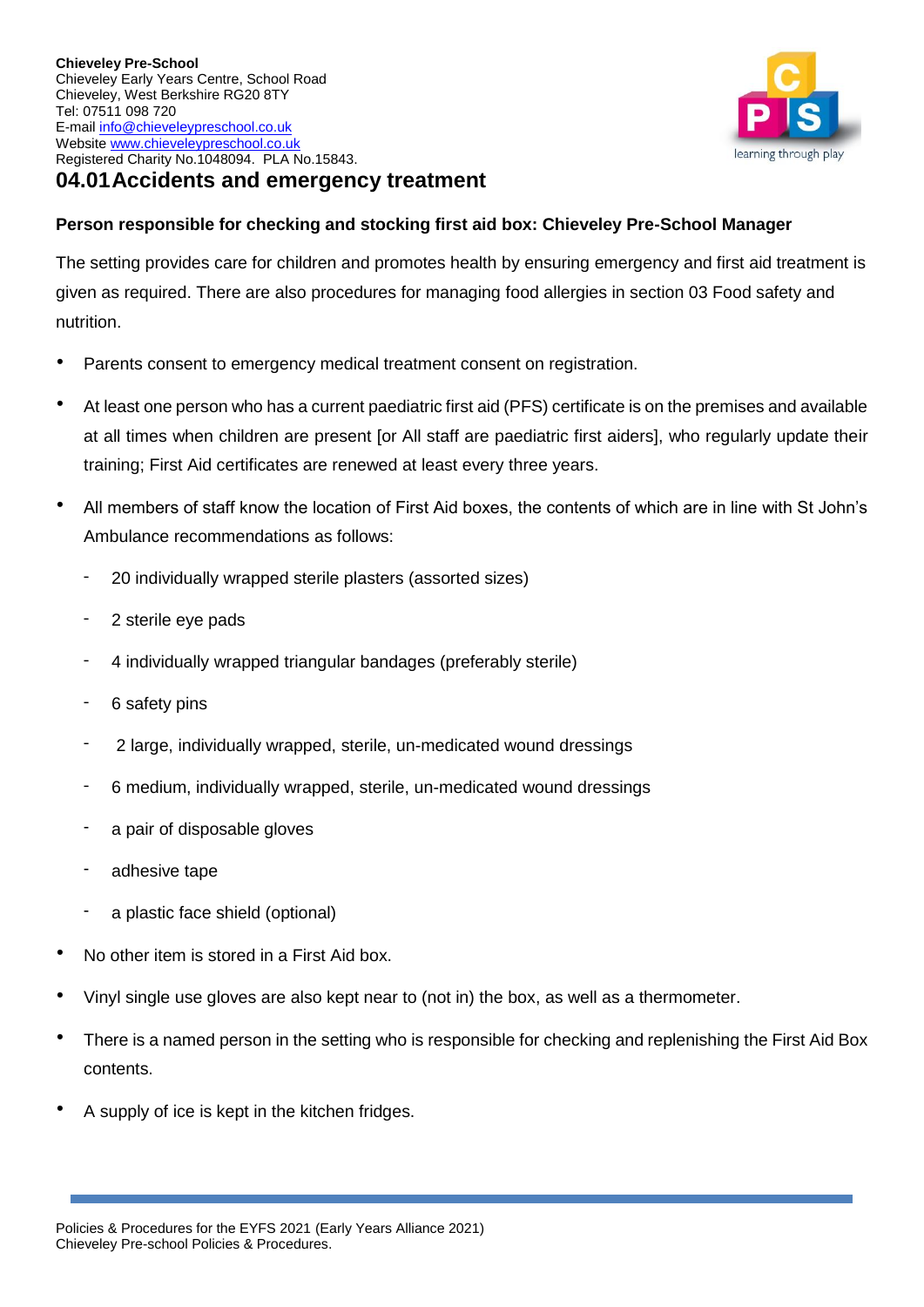

- For minor injuries and accidents, First Aid treatment is given by a qualified first aider; the event is recorded in the setting's Accident Record book. Parents may have a photo-copy of the accident form on request.
- In the event of minor injuries or accidents, parents are normally informed when they collect their child, unless the child is unduly upset or members of staff have any concerns about the injury. In which case they will contact the parent for clarification of what they would like to do, i.e. collect the child or take them home and seek further advice from NHS 111.

#### **Serious accidents or injuries**

- An ambulance is called for children requiring emergency treatment.
- First aid is given until the ambulance arrives on scene. If at any point it is suspected that the child has died, 06.10 Death of a child on site procedure is implemented and the police are called immediately.
- The registration form is taken to the hospital with the child.
- Parents or carers are contacted and informed of what has happened and where their child is being taken to.
- The setting managers arranges for a taxi to take the child and carer to hospital for further checks, if deemed to be necessary.

## **Recording and reporting**

- In the event of a serious accident, injury, or serious illness, the designated person notifies the designated officer using 6.1c Confidential safeguarding incident report form as soon as possible.
- The setting's line manager is consulted before a RIDDOR report is filed.
- If required, a RIDDOR form is completed; one copy is sent to the parent, one for the child's file and one for the local authority Health and Safety Officer.
- The owners/directors/trustees are notified by the setting manager of any serious accident or injury to, or serious illness of, or the death of, any child whilst in their care in order to be able to notify Ofsted and any advice given will be acted upon. Notification to Ofsted is made as soon as is reasonably practicable and always within 14 days of the incident occurring. The designated person will, after consultation with the owners/directors/trustees, inform local child protection agencies of these events

## **Further guidance**

Accident Record (Early Years Alliance 2019)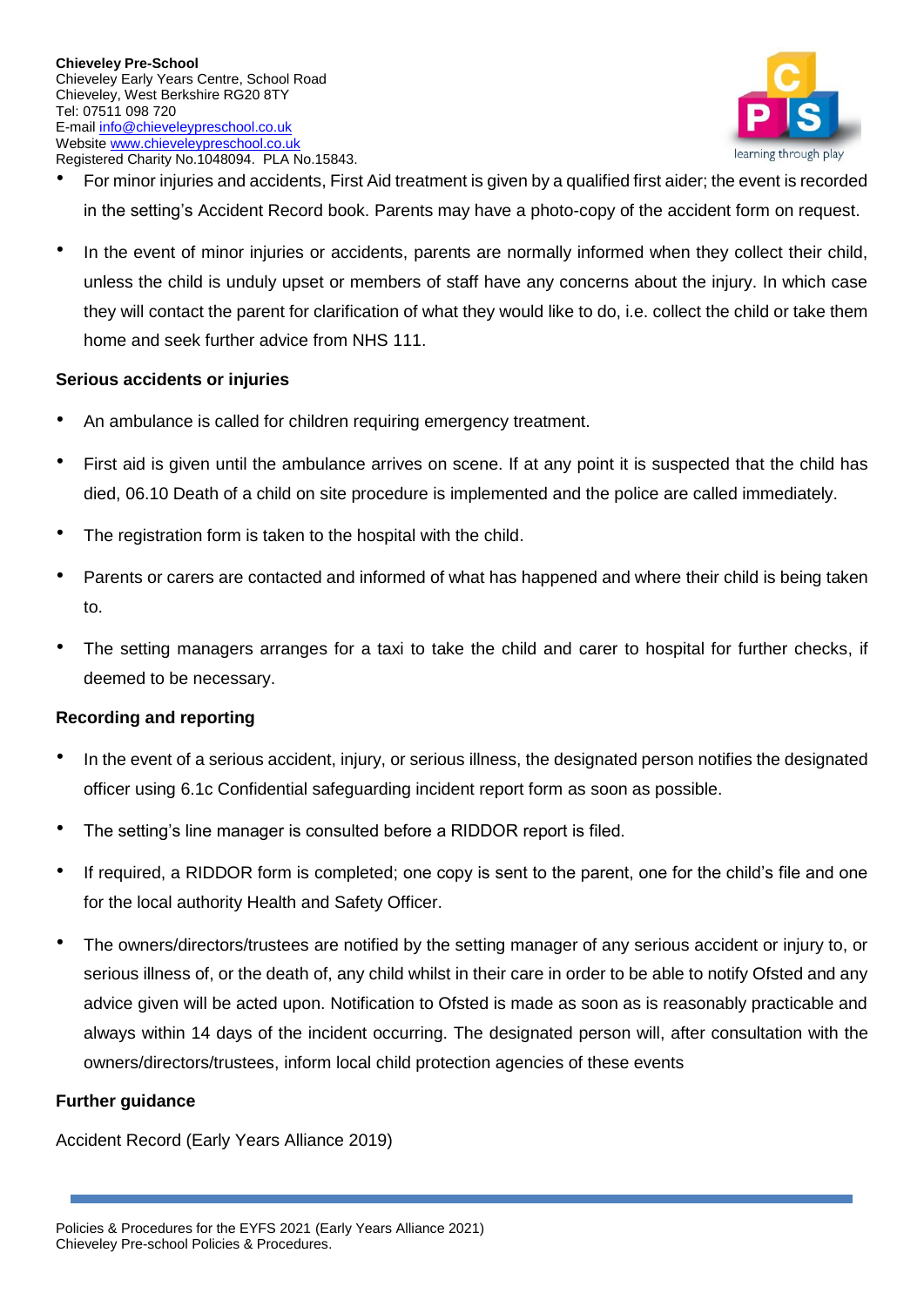

Key persons are responsible for administering medication to their key children; ensuring consent forms are completed, medicines stored correctly and records kept.

Administering medicines during the child's session will only be done if absolutely necessary.

If a child has not been given a prescription medicine before, it is advised that parents keep them at home for 48 hours to ensure no adverse effect, and to give it time to take effect. The setting managers must check the insurance policy document to be clear about what conditions must be reported to the insurance provider.

## **Consent for administering medication**

- Only a person with parental responsibility (PR), or a foster carer may give consent. A childminder, grandparent, parent's partner who does not have PR, cannot give consent.
- When bringing in medicine, the parent informs the manager or deputy manager.
- Staff who receive the medication, check it is in date and prescribed specifically for the current condition. It must be in the original container (not decanted into a separate bottle). It must be labelled with the child's name and original pharmacist's label.
- Medication dispensed by a hospital pharmacy will not have the child's details on the label but should have a dispensing label. Staff must check with parents and record the circumstance of the events and hospital instructions as relayed to them by the parents.
- Members of staff who receive the medication ask the parent to sign a consent form stating the following information. No medication is given without these details:
	- full name of child and date of birth
	- name of medication and strength
	- who prescribed it
	- dosage to be given
	- how the medication should be stored and expiry date
	- a note of any possible side effects that may be expected
	- signature and printed name of parent and date

## **Storage of medicines**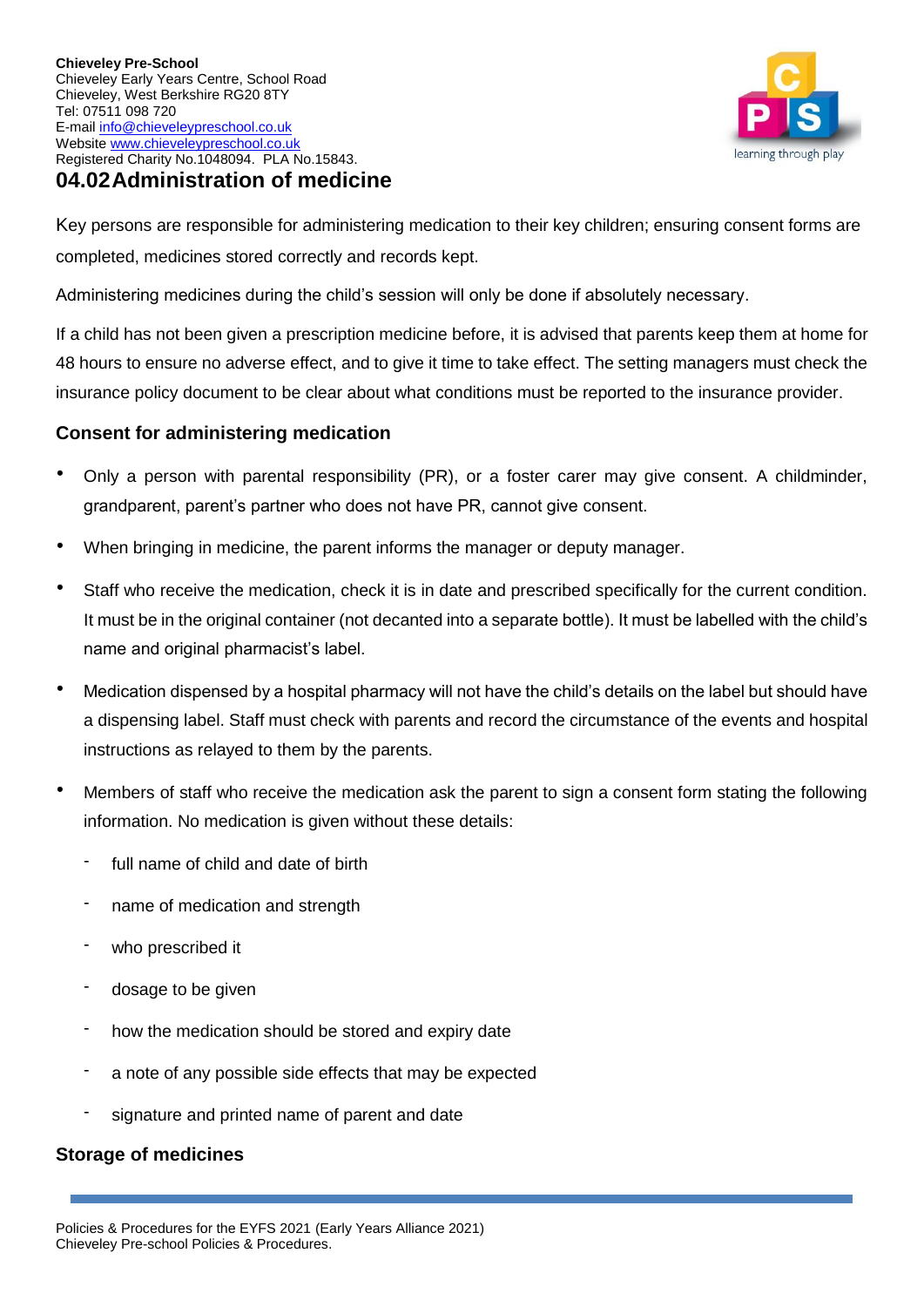

All medicines are stored safely. Refrigerated medication is stored separately or clearly labelled in the kitchen fridge.

- The key person is responsible for ensuring medicine is handed back at the end of the day to the parent.
- For some conditions, medication for an individual child may be kept at the setting. 04.2a Healthcare plan form must be completed. Key persons check that it is in date and return any out-of-date medication to the parent.
- Parents do not access where medication is stored, to reduce the possibility of a mix-up with medication for another child, or staff not knowing there has been a change.

## **Record of administering medicines**

A record of medicines administered is kept on file.

The medicine record book records:

- name of child
- name and strength of medication
- the date and time of dose
- dose given and method
- signed by key person/setting manager
- verified by parent signature at the end of the day

A witness signs the medicine record book to verify that they have witnessed medication being given correctly according to the procedures here.

- No child may self-administer. If children are capable of understanding when they need medication, e.g. for asthma, they are encouraged to tell their key person what they need. This does not replace staff vigilance in knowing and responding.
- The medication records are monitored to look at the frequency of medication being given. For example, a high incidence of antibiotics being prescribed for a number of children at similar times may indicate a need for better infection control.

# **Children with long term medical conditions requiring ongoing medication**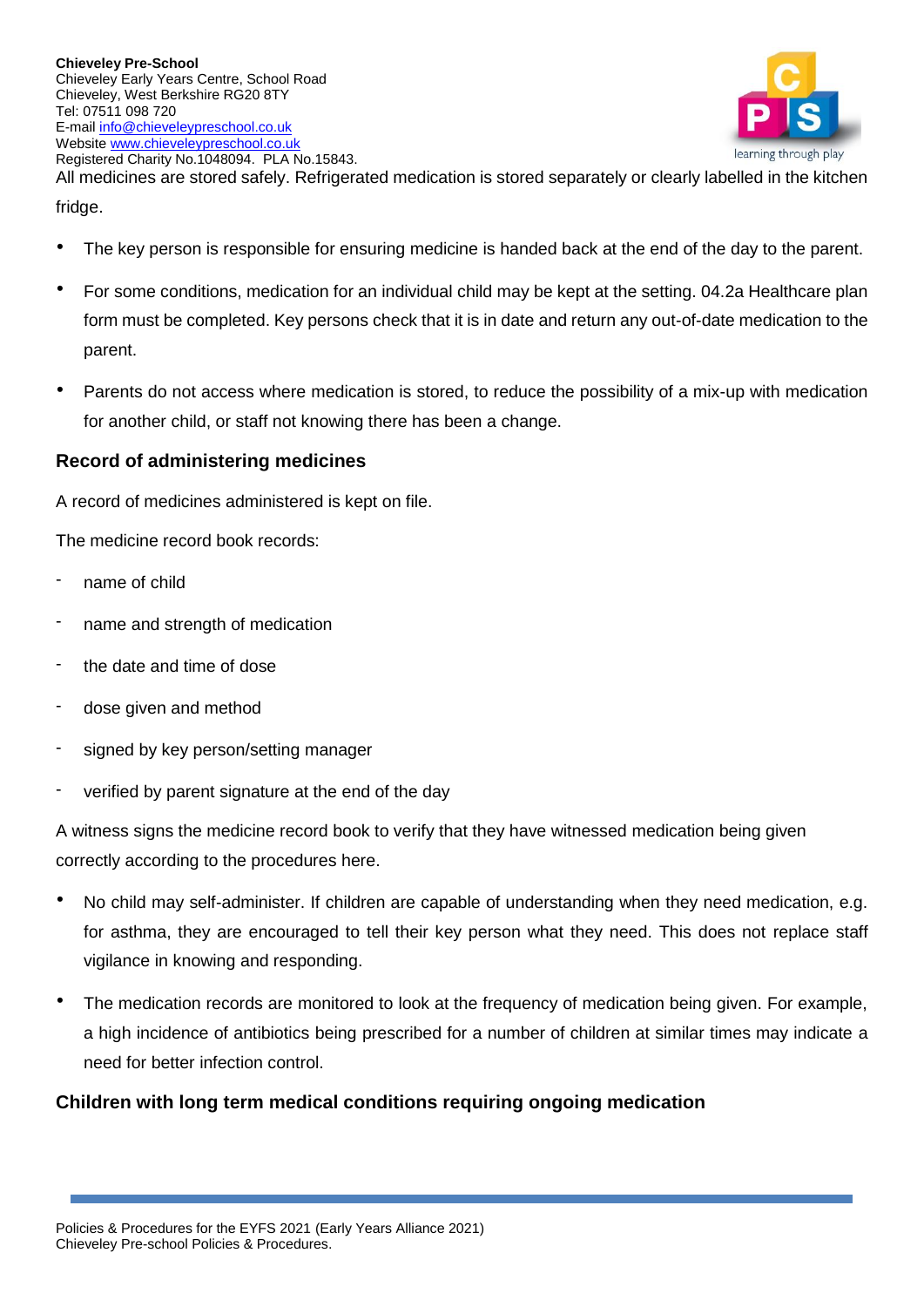

- Risk assessment is carried out for children that require ongoing medication. This is the responsibility of the setting manager and key person. Other medical or social care personnel may be involved in the risk assessment.
- Parents contribute to risk assessment. They are shown around the setting, understand routines and activities and discuss any risk factor for their child.
- For some medical conditions, key staff will require basic training to understand it and know how medication is administered. Training needs is part of the risk assessment.
- Risk assessment includes any activity that may give cause for concern regarding an individual child's health needs.
- Risk assessment also includes arrangements for medicines on outings; advice from the child's GP's is sought if necessary, where there are concerns.
- 04.2a Health care plan form is completed fully with the parent; outlining the key person's role and what information is shared with other staff who care for the child.
- The plan is reviewed every six months (more if needed). This includes reviewing the medication, for example, changes to the medication or the dosage, any side effects noted etc.

## **Managing medicines on trips and outings**

- Children are accompanied by their key person, or other staff member who is fully informed about their needs and medication.
- Medication is taken in a plastic box labelled with the child's name, name of medication, copy of the consent form and a card to record administration, with details as above.
- The card is later stapled to the medicine record book and the parent signs it.
- If a child on medication has to be taken to hospital, the child's medication is taken in a sealed plastic box clearly labelled as above.

## **Staff taking medication**

Staff taking medication must inform their manager. The medication must be stored securely in staff lockers or a secure area away from the children. The manager must be made aware of any contra-indications for the medicine so that they can risk assess and take appropriate action as required.

## **Further guidance**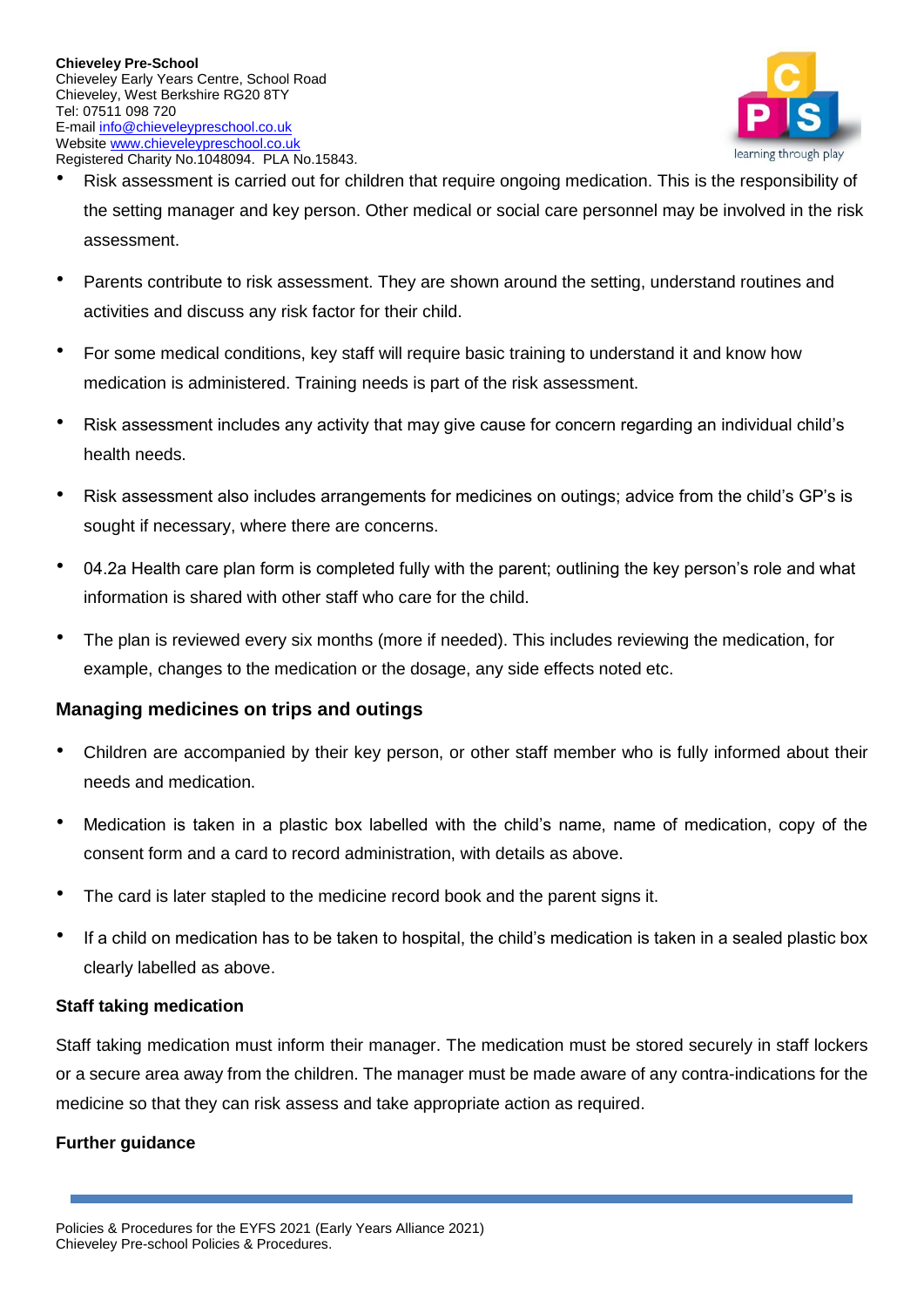**Chieveley Pre-School** Chieveley Early Years Centre, School Road Chieveley, West Berkshire RG20 8TY Tel: 07511 098 720 E-mail info@chieveleypreschool.co.uk Website [www.chieveleypreschool.co.uk](http://www.chieveleypreschool.co.uk/) Registered Charity No.1048094. PLA No.15843. Medication Administration Record (Early Years Alliance 2019)

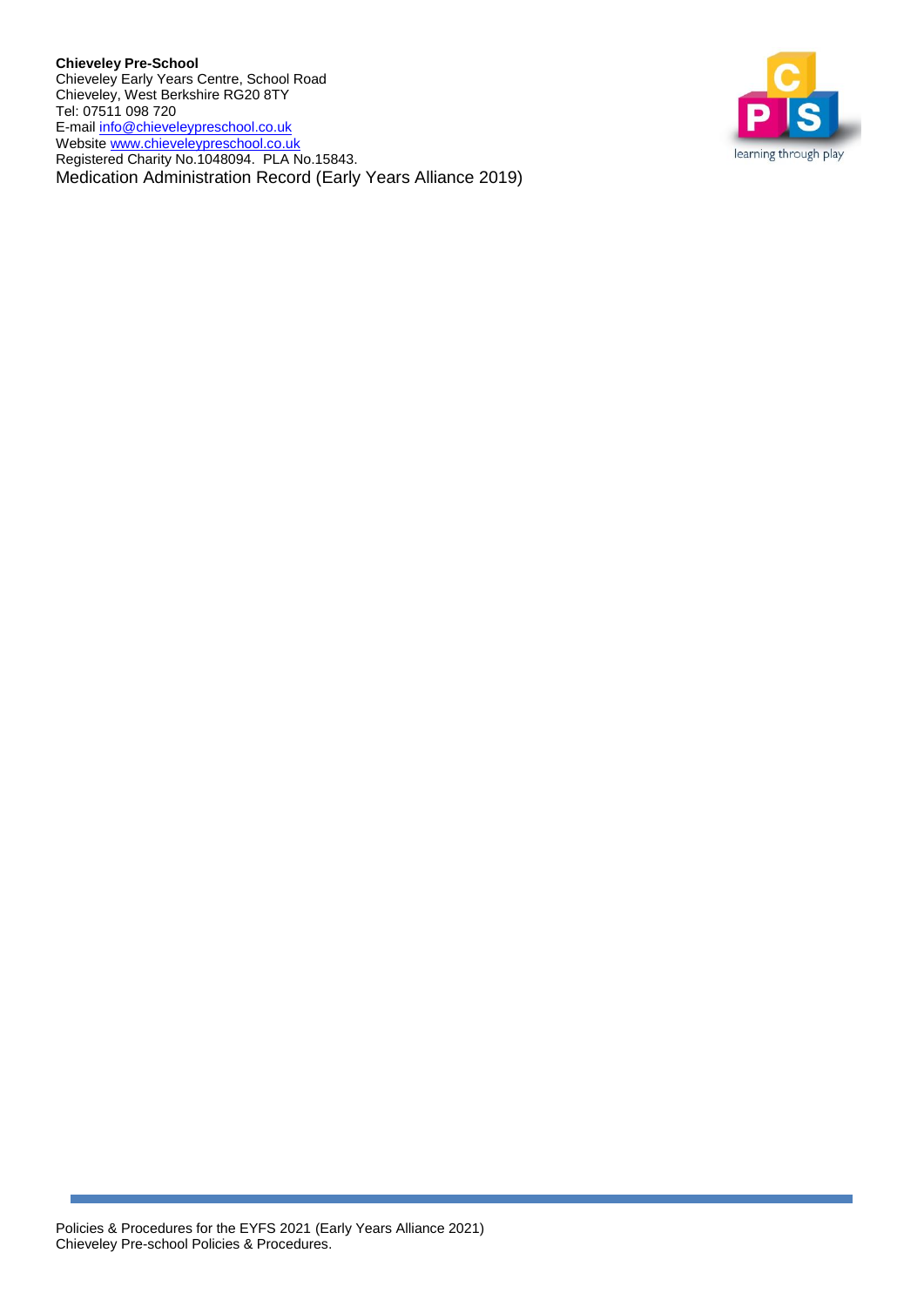

# **04.03Life-saving medication and invasive treatments**

Life-saving medication and invasive treatments may include adrenaline injections (Epipens) for anaphylactic shock reactions (caused by allergies to nuts, eggs etc) or invasive treatment such as rectal administration of Diazepam (for epilepsy).

- The key person responsible for the intimate care of children who require life-saving medication or invasive treatment will undertake their duties in a professional manner having due regard to the procedures listed above.
- The child's welfare is paramount, and their experience of intimate and personal care should be positive. Every child is treated as an individual and care is given gently and sensitively; no child should be attended to in a way that causes distress or pain.
- The key person works in close partnership with parents/carers and other professionals to share information and provide continuity of care.
- Children with complex and/or long-term health conditions have a health care plan (04.2a) in place which takes into account the principles and best practice guidance given here.
- Key persons have appropriate training for administration of treatment and are aware of infection control best practice, for example, using personal protective equipment (PPE).
- Key persons speak directly to the child, explaining what they are doing as appropriate to the child's age and level of comprehension.
- Children's right to privacy and modesty is respected. Another practitioner is usually present during the process.

## **Record keeping**

For a child who requires invasive treatment the following must be in place from the outset:

- a letter from the child's GP/consultant stating the child's condition and what medication if any is to be administered
- written consent from parents allowing members of staff to administer medication
- proof of training in the administration of such medication by the child's GP, a district nurse, children's nurse specialist or a community paediatric nurse
- a healthcare plan (04.2a

Copies of all letters relating to these children must be sent to the insurance provider for appraisal. Confirmation will then be issued in writing confirming that the insurance has been extended. A record is made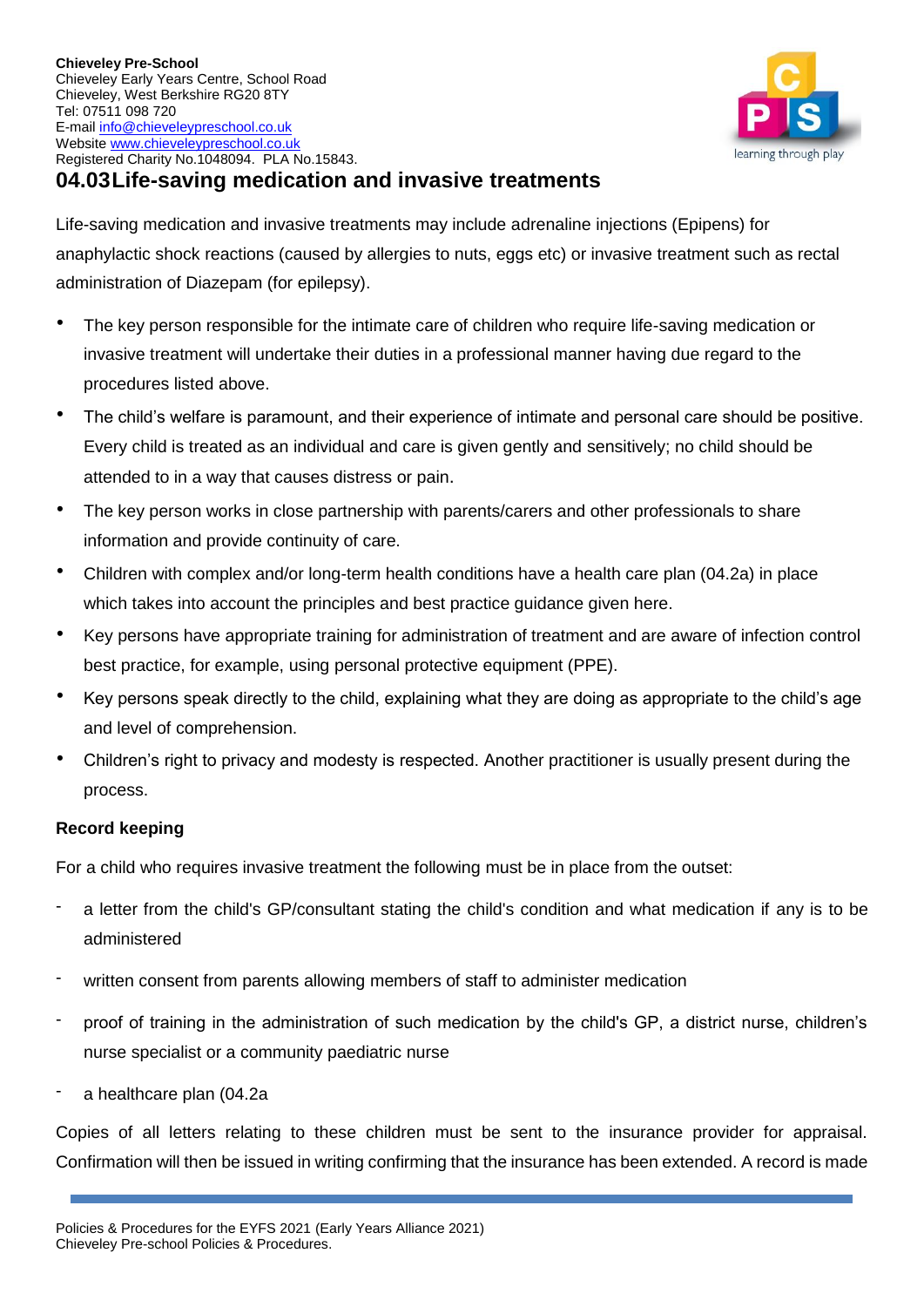

## **Physiotherapy**

- Children who require physiotherapy whilst attending the setting should have this carried out by a trained physiotherapist.
- If it is agreed in the health care plan that the key person should undertake part of the physiotherapy regime then the required technique must be demonstrated by the physiotherapist personally; written guidance must also be given and reviewed regularly. The physiotherapist should observe the practitioner applying the technique in the first instance.

#### **Safeguarding/child protection**

- Practitioners recognise that children with SEND are particularly vulnerable to all types of abuse, therefore the safeguarding procedures are followed rigorously.
- If a practitioner has any concerns about physical changes noted during a procedure, for example unexplained marks or bruising then the concerns are discussed with the designated person for safeguarding and the relevant procedure is followed.

**Treatments such as inhalers or Epi-pens must be immediately accessible in an emergency.**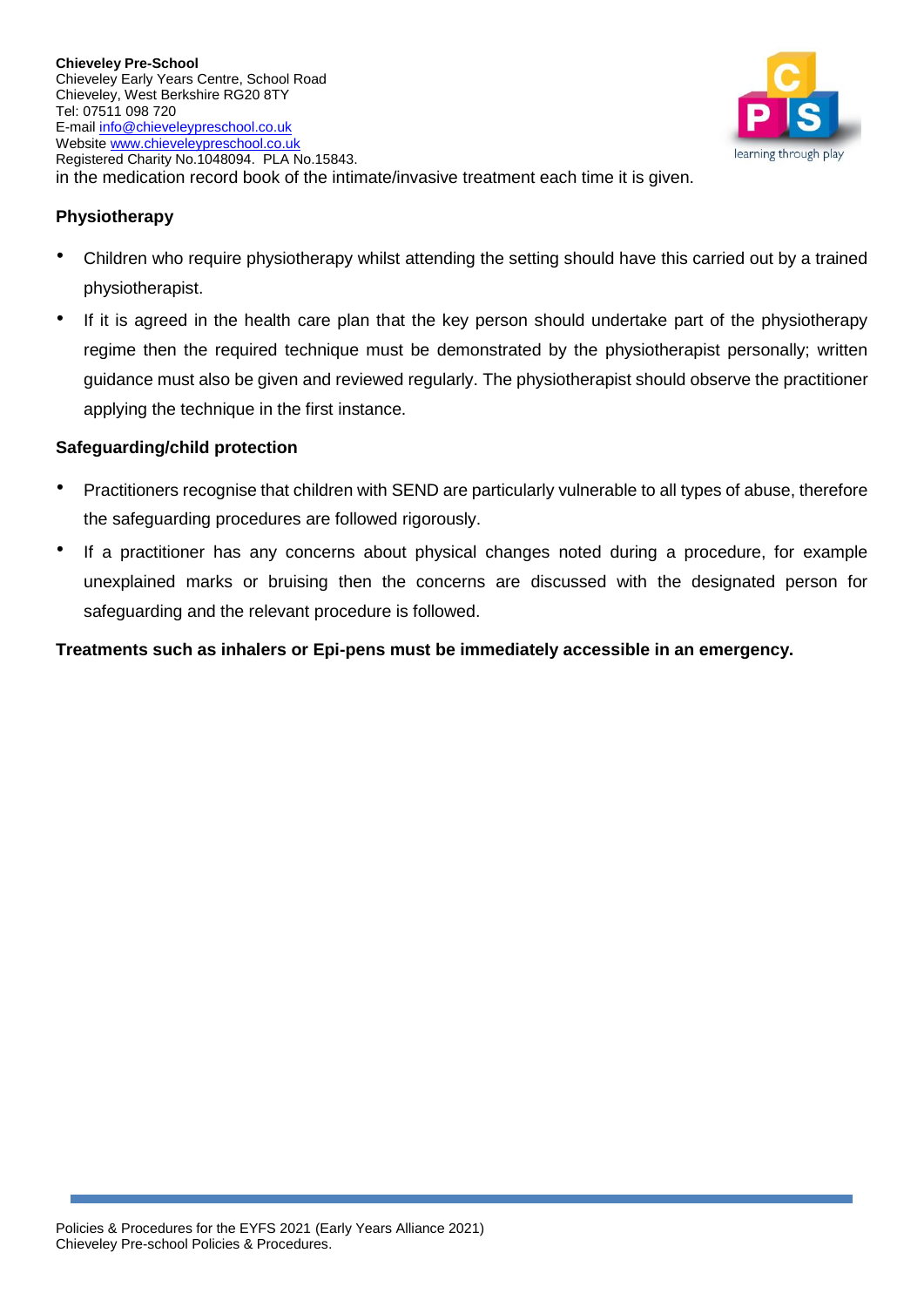

When a child starts at the setting, parents are asked if their child has any known allergies or food intolerance. This information is recorded on the registration form.

- If a child has an allergy or food intolerance, 01.1a Generic risk assessment form is completed with the following information:
	- the risk identified the allergen (i.e. the substance, material or living creature the child is allergic to such as nuts, eggs, bee stings, cats etc.)
	- the level of risk, taking into consideration the likelihood of the child coming into contact with the allergen
	- control measures, such as prevention from contact with the allergen
	- review measures
- **04.2a Health care plan form** must be completed with:
	- the nature of the reaction e.g. anaphylactic shock reaction, including rash, reddening of skin, swelling, breathing problems etc.
	- managing allergic reactions, medication used and method (e.g. Epipen)
- The child's name is added to the Dietary Requirements list**.**
- A copy of the risk assessment and health care plan is kept in the child's personal file and is shared with all staff and is also kept in the cook's Food Allergy and Dietary Needs file.
- Parents show staff how to administer medication in the event of an allergic reaction.
- Generally, no nuts or nut products are used within the setting.
- Parents are made aware, so that no nut or nut products are accidentally brought in.
- Any foods containing food allergens are identified on children's menus.

## **Oral Medication**

- Oral medication must be prescribed or have manufacturer's instructions written on them.
- Staff must be provided with clear written instructions for administering such medication.
- All risk assessment procedures are adhered to for the correct storage and administration of the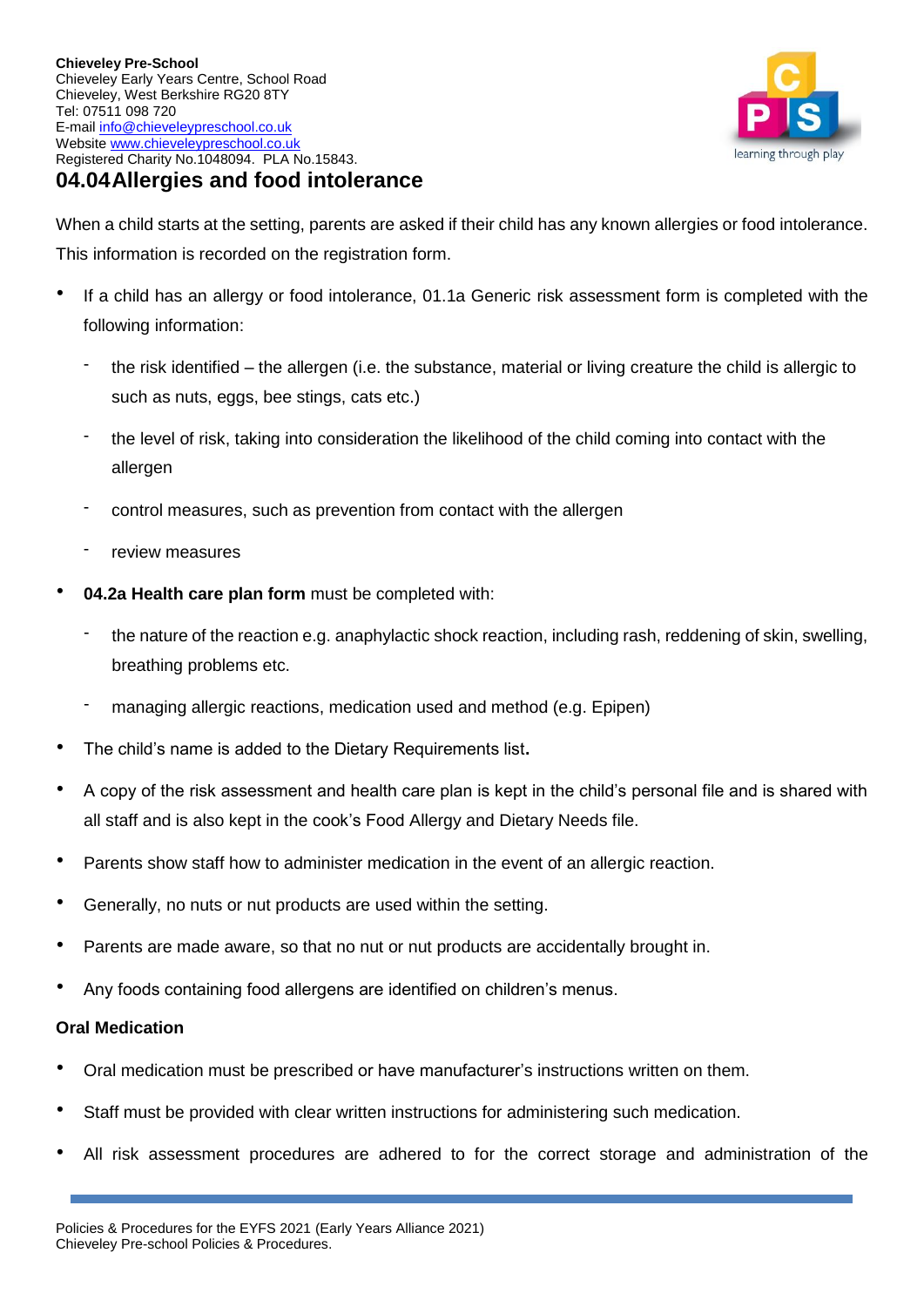

• The setting must have the parents' prior written consent. Consent is kept on file.

For other life-saving medication and invasive treatments please refer to 04.2 Administration of medicine.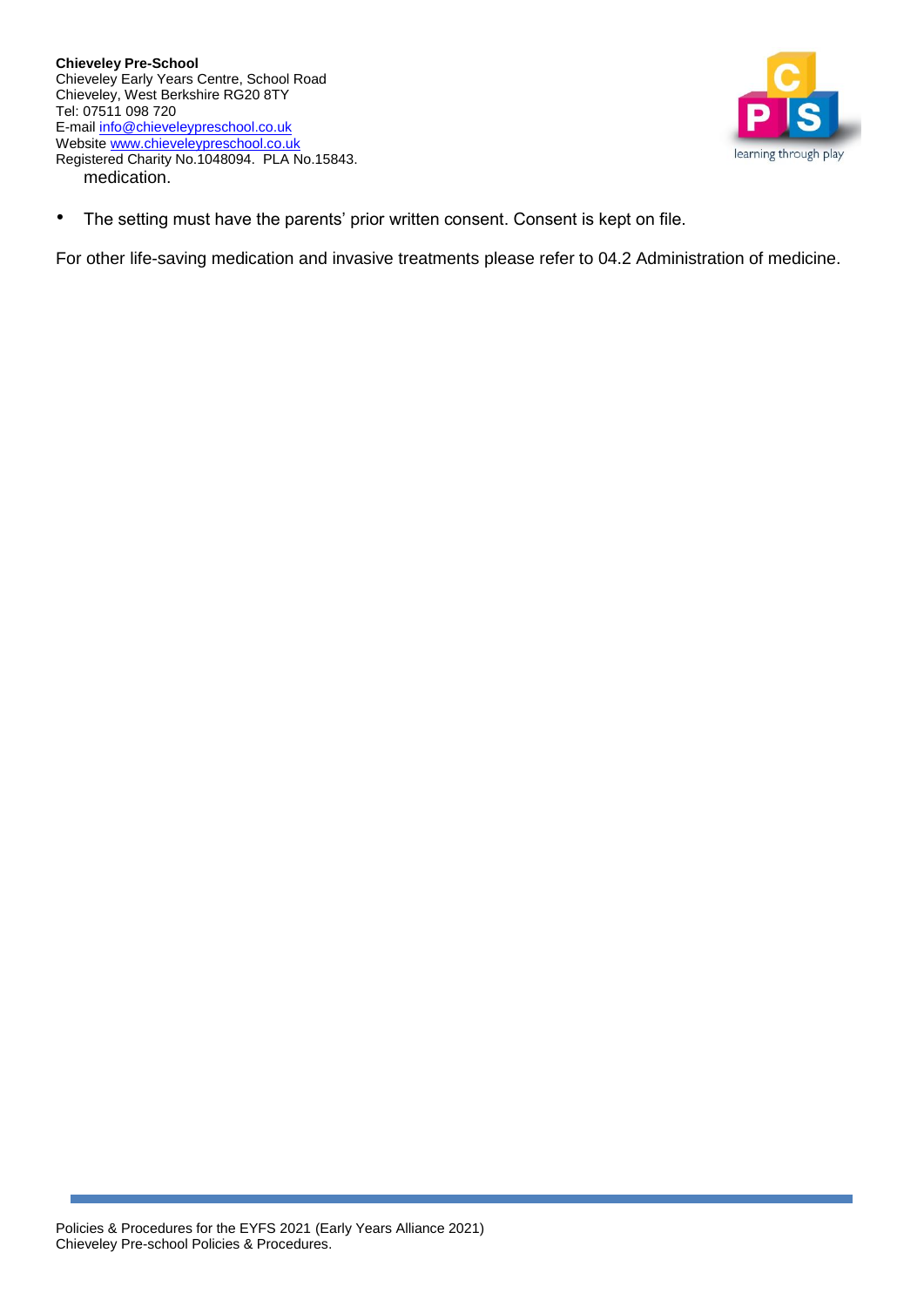

- If a child appears unwell during the day, for example has a raised temperature, sickness, diarrhoea or pains, particularly in the head or stomach then the setting manager calls the parents and asks them to collect the child or send a known carer to collect on their behalf.
- If a child has a raised temperature, they are kept cool by removing top clothing, sponging their heads with cool water and kept away from draughts.
- A child's temperature is taken and checked regularly, using Fever Scans or other means i.e. ear thermometer.
- In an emergency an ambulance is called and the parents are informed.
- Parents are advised to seek medical advice before returning them to the setting; the setting can refuse admittance to children who have a raised temperature, sickness and diarrhoea or a contagious infection or disease.
- Where children have been prescribed antibiotics for an infectious illness or complaint, parents are asked to keep them at home for 48 hours.
- After diarrhoea or vomiting, parents are asked to keep children home for 48 hours following the last episode.
- Some activities such as sand and water play and self-serve snack will be suspended for the duration of any outbreak.
- The setting has information about excludable diseases and exclusion times.
- The setting manager notifies their line manager if there is an outbreak of an infection (affects more than 3-4 children) and keeps a record of the numbers and duration of each event.
- The setting manager has a list of notifiable diseases and contacts Public Health England (PHE) and Ofsted in the event of an outbreak.
- If staff suspect that a child who falls ill whilst in their care is suffering from a serious disease that may have been contracted abroad such as Ebola, immediate medical assessment is required. The setting manager or deputy calls NHS111 and informs parents.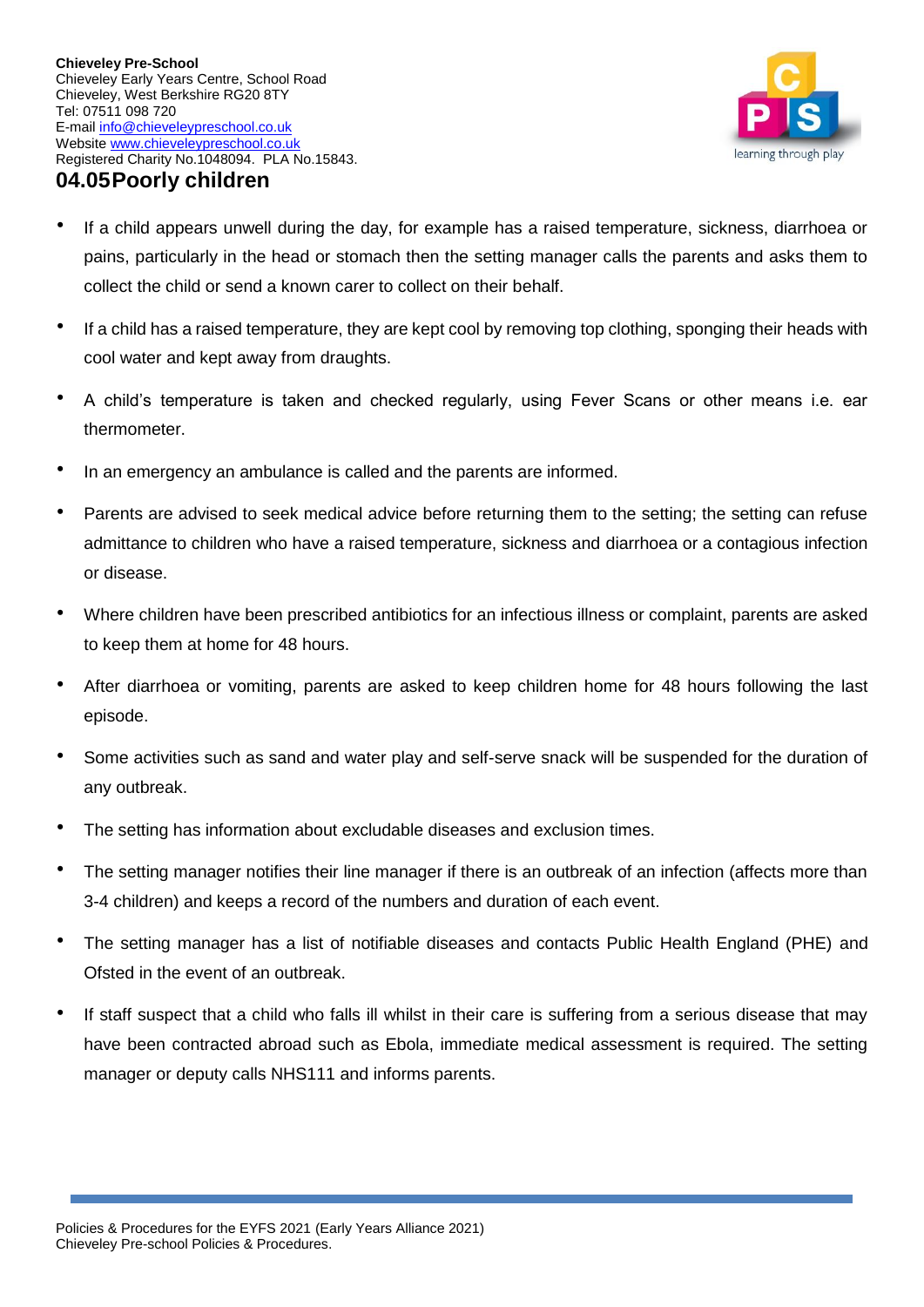

HIV virus, like other viruses such as Hepatitis, (A, B and C), are spread through body fluids. Hygiene precautions for dealing with body fluids are the same for all children and adults.

- Single use vinyl gloves and aprons are worn when changing children's nappies, pants and clothing that are soiled with blood, urine, faeces or vomit.
- Protective rubber gloves are used for cleaning/sluicing clothing after changing.
- Soiled clothing is rinsed and bagged for parents to collect.
- Spills of blood, urine, faeces or vomit are cleared using mild disinfectant solution and mops; cloths used are disposed of with clinical waste.
- Tables and other furniture or toys affected by blood, urine, faeces or vomit are cleaned using a disinfectant.
- Baby mouthing toys are kept clean and plastic toys cleaned in sterilising solution regularly.

#### **Nits and head lice**

- Nits and head lice are not an excludable condition; although in exceptional cases parents may be asked to keep the child away from the setting until the infestation has cleared.
- On identifying cases of head lice, all parents are informed and asked to treat their child and all the family, using current recommended treatments methods if they are found.

## **\*\*Paracetamol based medicines (e.g. Calpol)**

The use of paracetamol-based medicine may not be agreed in all cases. A setting cannot take bottles of nonprescription medicine from parents to hold on a 'just in case' basis, unless there is an immediate reason for doing so. Settings do not normally keep such medicine on the premises as they are not allowed to 'prescribe'. However, given the risks to very young babies of high temperatures, insurers may allow minor infringement of the regulations as the risk of not administering may be greater. Ofsted is normally in agreement with this. In all cases, parents of children under two years must sign to say they agree to the setting administering paracetamol-based medicine in the case of high temperature on the basis that they are on their way to collect. Such medicine should never be used to reduce temperature so that a child can stay in the care of the setting for a normal day. The use of emergency medicine does not apply to children over 2 years old. A child over two who is not well, and has a temperature, must be kept cool and the parents asked to collect straight away.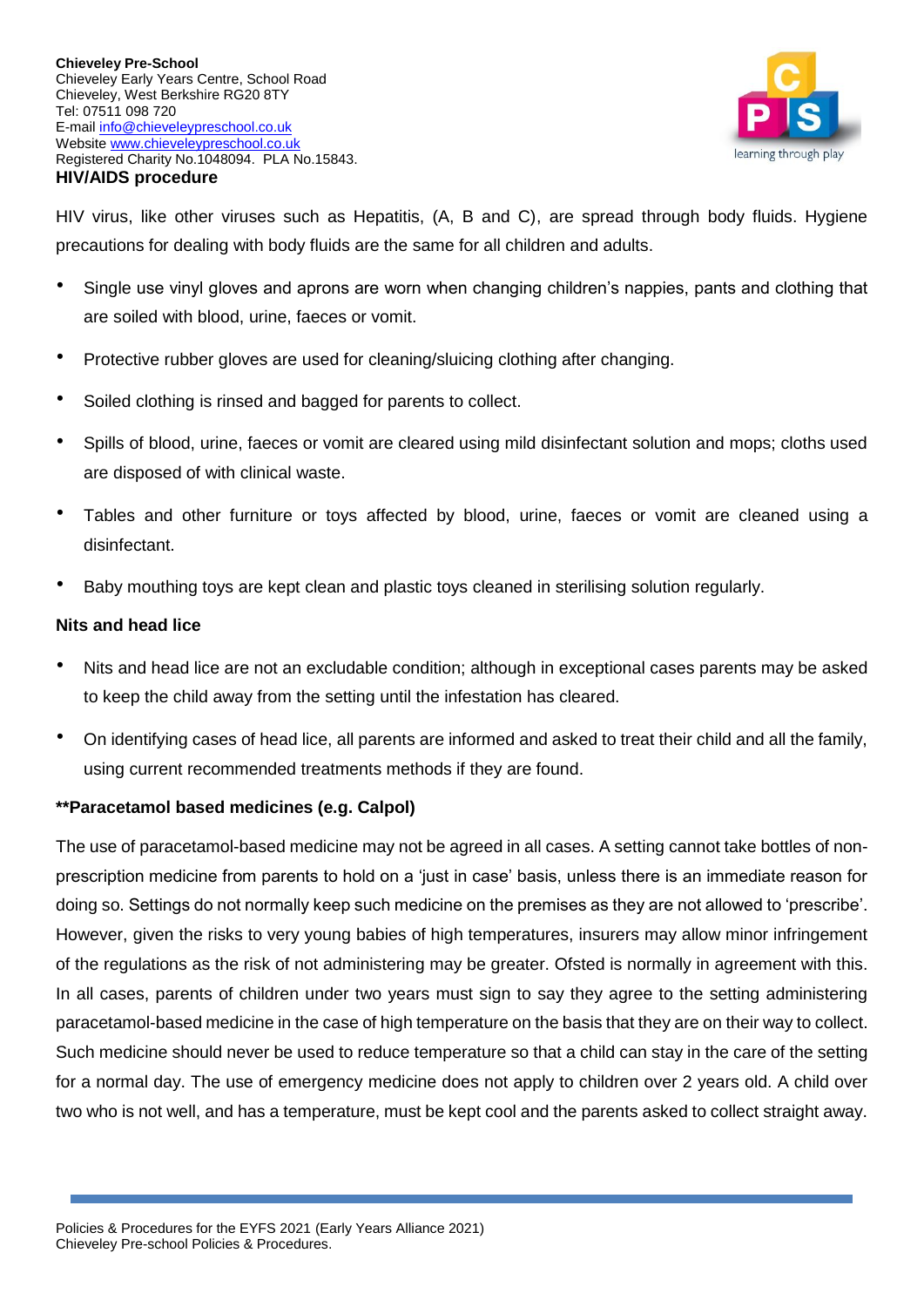

*Whilst the brand name Calpol is referenced, there are other products which are paracetamol or Ibuprofen based pain and fever relief such as Nurofen for children over 3 months.* 

## **Further guidance**

Good Practice in Early Years Infection Control (Pre-school Learning Alliance 2009)

Medication Administration Record (Early Years Alliance 2019)

Guidance on infection control in schools and other childcare settings (Public Health Agency)

[https://www.publichealth.hscni.net/sites/default/files/Guidance\\_on\\_infection\\_control\\_in%20schools\\_poster.](https://www.publichealth.hscni.net/sites/default/files/Guidance_on_infection_control_in%20schools_poster.pdf) [pdf](https://www.publichealth.hscni.net/sites/default/files/Guidance_on_infection_control_in%20schools_poster.pdf)